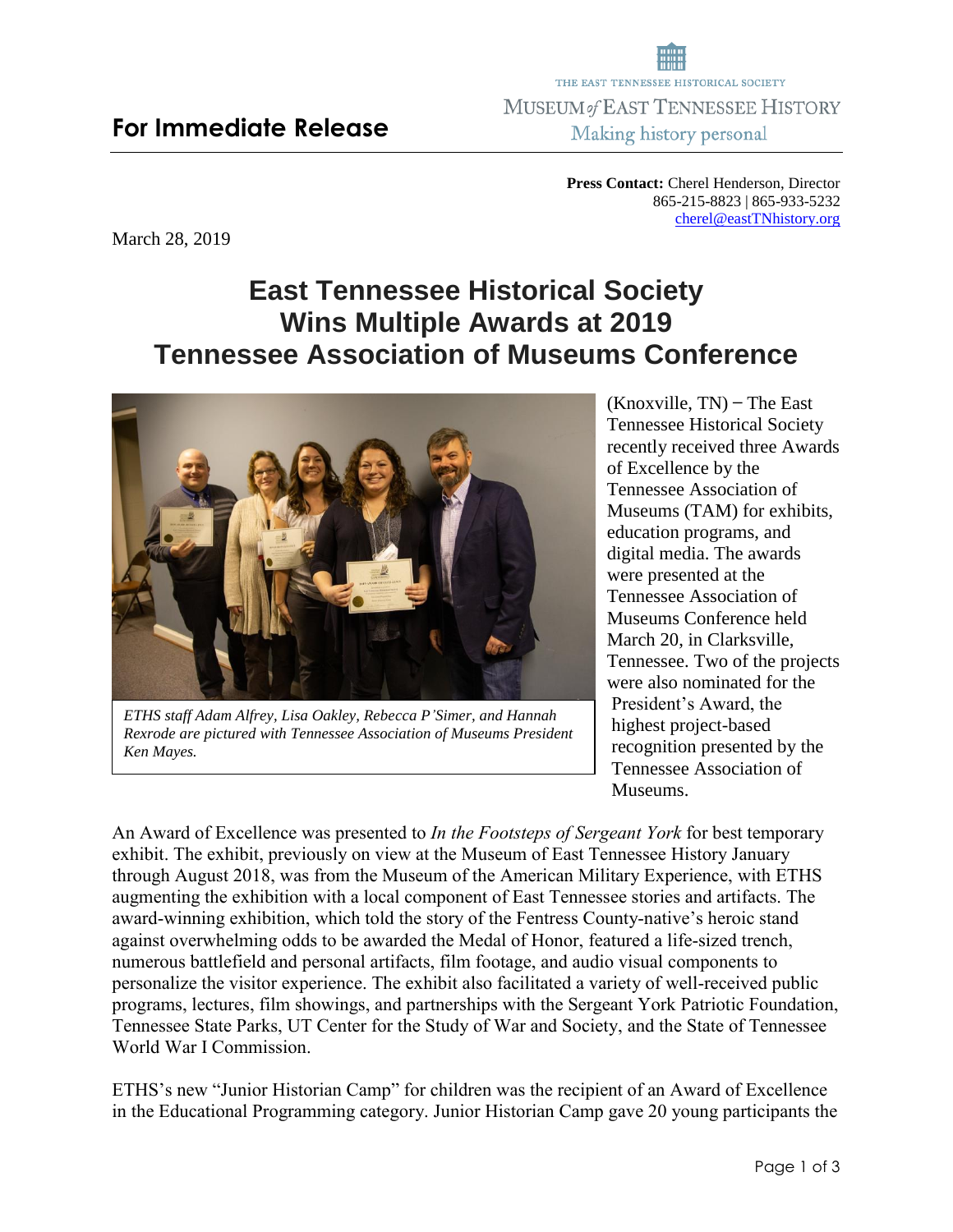opportunity to step away from textbooks and internet sites to experience the diverse history of Knoxville first-hand. The week-long summer camp included a variety of museum related and regional history topics; including a behind the scenes look at the museum, early Tennessee history, Knoxville in the 20<sup>th</sup> Century, and historic house museums. The children enjoyed walking tours of the city, field trips to downtown's museums, vintage baseball game, crafts modeled after artifacts in the ETHS collections, East Tennessee jeopardy games, and a graduation ceremony where they became "Junior Historians." The 2019 Junior Historian Camp, for ages 9-13, will be held June 24-28.

ETHS also won an Award of Excellence for digital media for the ETHS Facebook page. The ETHS Facebook page is used as an educational outreach tool to not only promote the events and happenings of ETHS, but also other historical and genealogical organizations and museums across the region. The page features a "This day in East Tennessee history," as well as new artifacts in the museum, programs, and news from around the region. The page has had an astounding impact in sharing the region's history while helping to generate public awareness, conversations, and shared memories about our local history, with a total reach of 948,838 views in 2018, a 98% increase over the prior year.

The purpose of the TAM Awards of Excellence is to recognize, encourage, and promote excellence within the activities of the Tennessee museum community. Nominations are made either by museum staff or community individuals and are submitted in January to regional representatives for adjudication. Each entry is presented to the TAM Awards Committee, composed of six regional representatives, two at-large members, and the committee chair. The committee makes the final decisions for the awards. Awards are based on creativity, originality, resourcefulness, success, support of museum mission statement, and utilization of staff and volunteers.

#### **About the Tennessee Association of Museums:**

Founded in 1960, the Tennessee Association of Museums fosters communication and cooperation between museums, cultural societies, and other members on matters of common interest to all. Our goal is to inform the public on the importance of understanding and preserving Tennessee's cultural, historical, and scientific heritage. We also encourage publication and dissemination of information on the state's past as well as the development of professional standards of members who bring that past to the public. The organization is currently comprised of more than 100 museums and historic sites from across the state.

#### **About East Tennessee Historical Society**

Established in 1834, the East Tennessee Historical Society is widely acknowledged to be one of the most active history organizations in the Southeast, and enjoys a national reputation for excellence in programming and education. For 185 years the East Tennessee Historical Society has been helping East Tennesseans hold on to our unique heritage—recording the events, collecting the artifacts, and saving the stories that comprise the history we all share.

The historical society pursues its education mission through publications, lectures, conferences, school programs, museum exhibits, and heritage programs such as the popular First Families of Tennessee and the Civil War Families of Tennessee. The East Tennessee History Center houses the staff and programs of the East Tennessee Historical Society, the Museum of East Tennessee